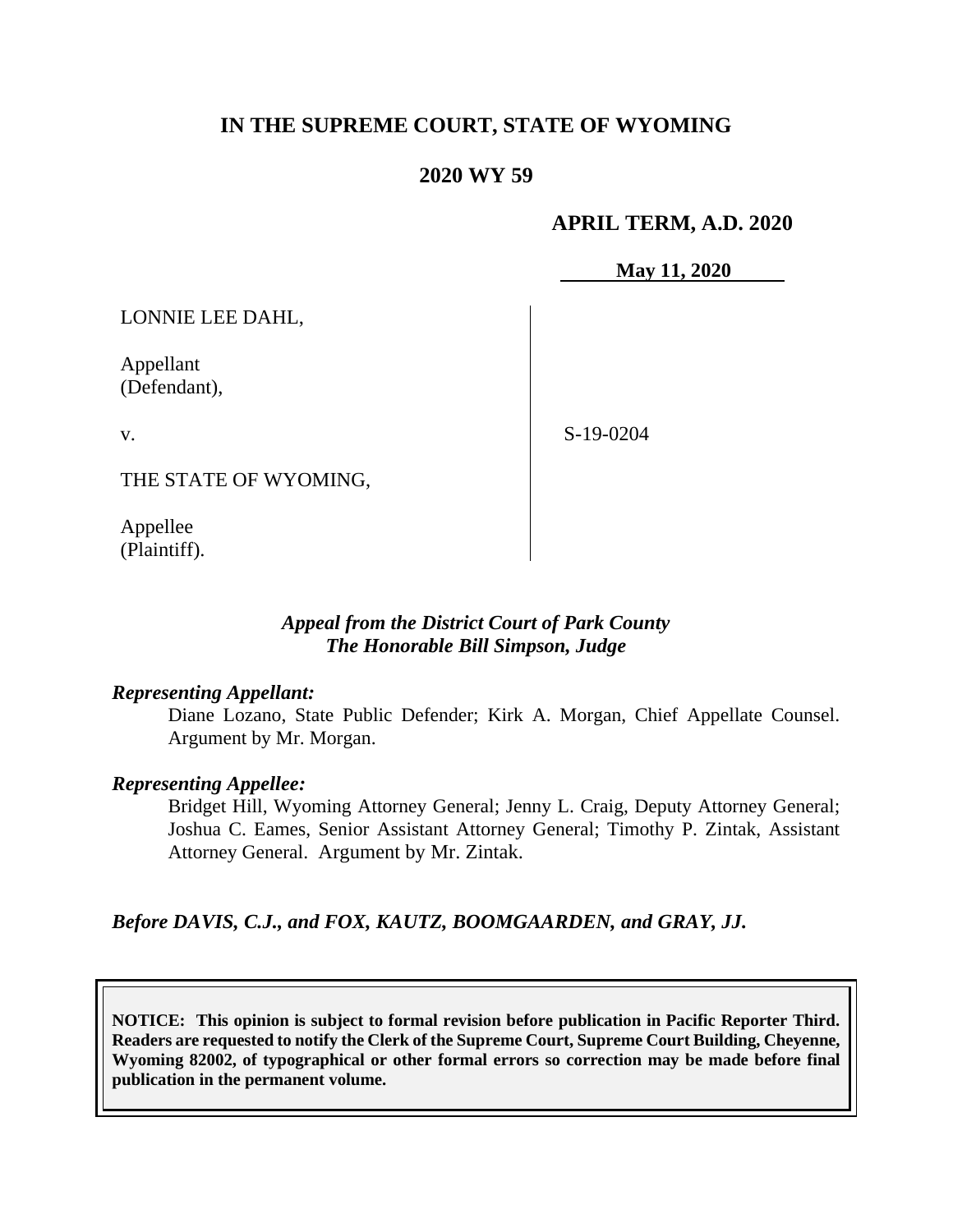### **KAUTZ, Justice.**

[¶1] Lonnie Lee Dahl pleaded no contest to child abuse and unlawful entry into an occupied structure (unlawful entry) after he entered the home where his estranged wife (Mrs. Dahl) and teenage son (the victim) were residing and hit the victim with a wooden shovel handle. He claims the charge of unlawful entry did not state a criminal offense. We conclude Mr. Dahl waived his claim by pleading no contest to the charge and affirm.

#### **ISSUE**

[¶2] Whether Mr. Dahl waived his challenge to the unlawful entry charge by pleading no contest.

### **FACTS**

[¶3] The following facts are gleaned from the affidavit of probable cause, which the district court and parties agreed established the factual basis for Mr. Dahl's no contest pleas.

[¶4] On October 8, 2018, peace officer Stephen P. O'Donnell, Jr., responded to a 911 call of a domestic disturbance at the Cody, Wyoming, residence where Mrs. Dahl and the victim were residing. Mrs. Dahl reported that she and Mr. Dahl were separated and he was not welcome in the home. Nevertheless, earlier that evening, Mrs. Dahl found him hiding in her bedroom.

[¶5] Mrs. Dahl informed the officer that she left her bedroom and told the victim Mr. Dahl was there. The victim confronted Mr. Dahl, and Mr. Dahl hit the victim several times with a wooden shovel handle. When Mrs. Dahl tried to intervene, Mr. Dahl hit her with the shovel handle. Mr. Dahl then fled the premises, taking a hunting rifle that had belonged to Mrs. Dahl's grandfather with him. Officer O'Donnell observed a bleeding wound on the victim's head and bruising on his left arm.

[¶6] The State filed a felony information against Mr. Dahl, charging him with two counts of aggravated burglary, two counts of unlawful entry, one count of child abuse and one count of misdemeanor theft. The parties negotiated a plea agreement but did not put it in writing. At the change of plea hearing, the prosecutor described the plea agreement<sup>1</sup> as including the following terms: 1) Mr. Dahl would plead no contest to Counts IV and V of the information – unlawful entry and child abuse, respectively; 2) the State would dismiss the other four counts with prejudice; 3) the State would recommend an eight to ten year

<sup>&</sup>lt;sup>1</sup> The prosecutor stated the terms of the plea agreement had been placed on the record about a week earlier. The parties do not direct us to an earlier statement of the plea agreement's terms, and we were unable to find any such statement in the record.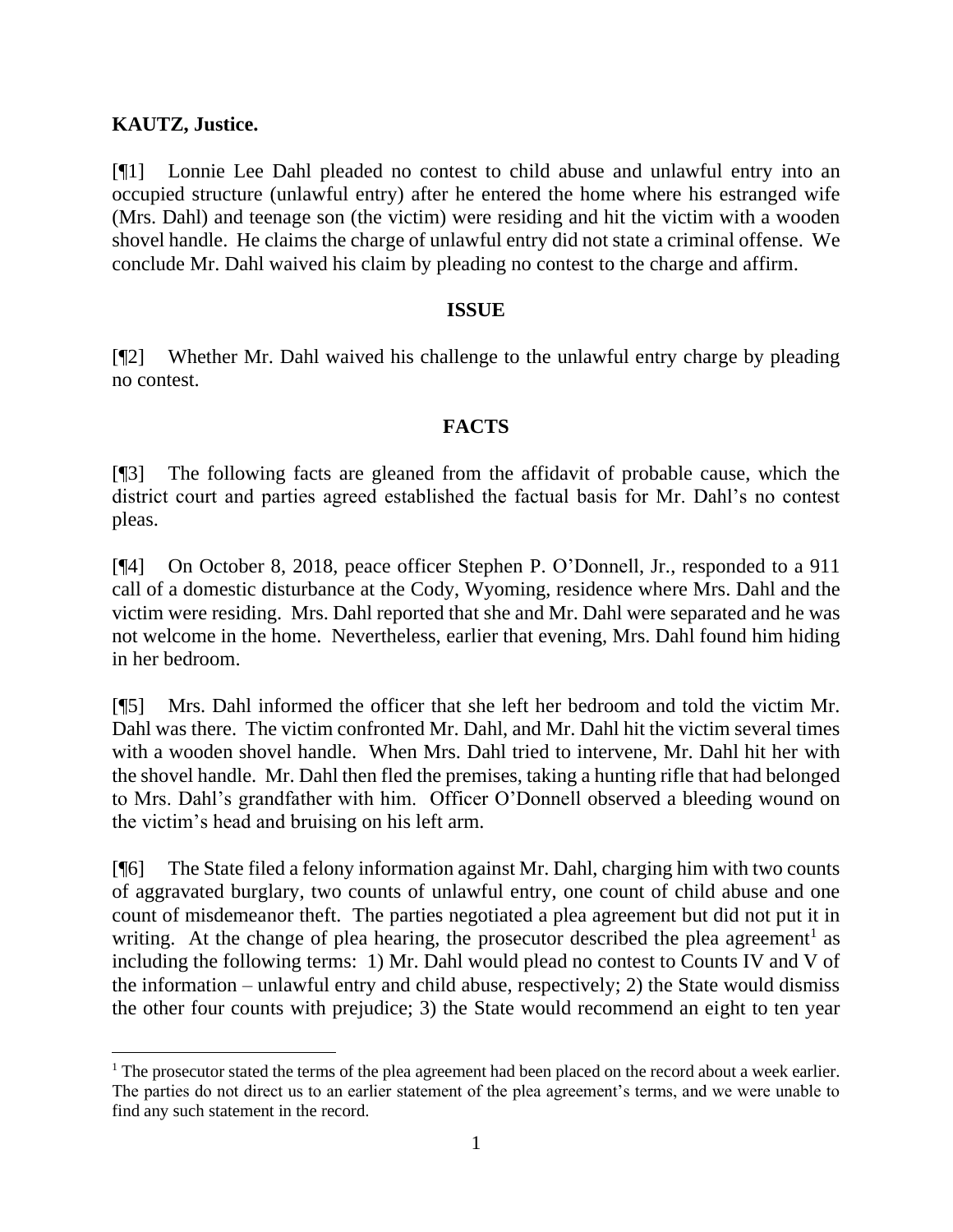sentence on each count, with the sentences to be served consecutively; and 4) Mr. Dahl could argue for whatever sentence he wished.

[¶7] After informing Mr. Dahl of the potential consequences of his plea, the district court gave him time to confer with his attorney. Mr. Dahl subsequently entered unconditional no contest pleas to Counts IV and V. The district court sentenced Mr. Dahl in accordance with the State's recommendation, and he appealed.

### **DISCUSSION**

[¶8] Mr. Dahl claims his conviction on Count IV of the information (unlawful entry) must be overturned because it did not state a criminal offense.<sup>2</sup> The State maintains Mr. Dahl waived his challenge to Count IV when he pleaded no contest to the charge.

[¶9] Whether Mr. Dahl's entry of an unconditional no contest plea waived the issue he raises on appeal "'presents a question of law that we review *de novo*.'" *Popkin v. State,*  2018 WY 121, ¶ 11, 429 P.3d 53, 55 (Wyo. 2018) (quoting *Redding v. State*, 2016 WY 41, ¶ 13, 371 P.3d 136, 140 (Wyo. 2016)) (other citations omitted). *See also, Protz v. State,*  2019 WY 24, ¶ 10, 435 P.3d 394, 397 (Wyo. 2019).

[¶10] A no contest or *nolo contendere* plea has the same effect as a guilty plea. *Ochoa v. State,* 848 P.2d 1359, 1361 (Wyo. 1993) (citing *Davila v. State,* 831 P.2d 204, 205 (Wyo. 1992)). By entering a no contest plea, the defendant admits all the essential elements of the crime and waives all issues except those related to jurisdiction or the voluntariness of the plea. *Popkin,* ¶ 12, 429 P.3d at 55; *Ochoa,* 848 P.2d at 1362 ("A criminal defendant, by pleading guilty, admits all of the essential elements of the crime charged and thus waives all nonjurisdictional defenses."). *See also, Hagen v. State*, 2014 WY 141, ¶ 9, 336 P.3d 1219, 1222 (Wyo. 2014) (a no contest plea waives all non-jurisdictional defects); *Van Haele v. State,* 2004 WY 59, ¶ 20, 90 P.3d 708, 714 (Wyo. 2004) (same). Mr. Dahl does not argue his plea was involuntary; therefore, we consider whether he has identified a jurisdictional defect.

[¶11] "Jurisdictional issues are those involving 'the very power of the State to bring the defendant into court to answer the charge brought against him.'" *Popkin,* ¶ 12, 429 P.3d at 55 (quoting *Davila*, 831 P.2d at 205, which cited *Blackledge v. Perry,* 417 U.S. 21, 30, 94 S.Ct. 2098, 2103, 40 L.Ed.2d 628, 636 (1974)). "Nonjurisdictional defenses and objections are 'those objections and defenses which would not prevent a trial.'" *Ochoa,*  848 P.2d at 1362 (quoting *Davila,* 831 P.2d at 206) (other citations omitted). Jurisdictional issues include the "failure of the indictment or information to state a [criminal] offense." *Davila,* 831 P.2d at 205. *See also*, *Protz,* ¶ 10, 435 P.3d at 397; W.R.Cr.P. 12(b)(2) (a claim that an information "fails to show jurisdiction in the court or to charge an offense . .

<sup>&</sup>lt;sup>2</sup> Mr. Dahl does not challenge his child abuse conviction.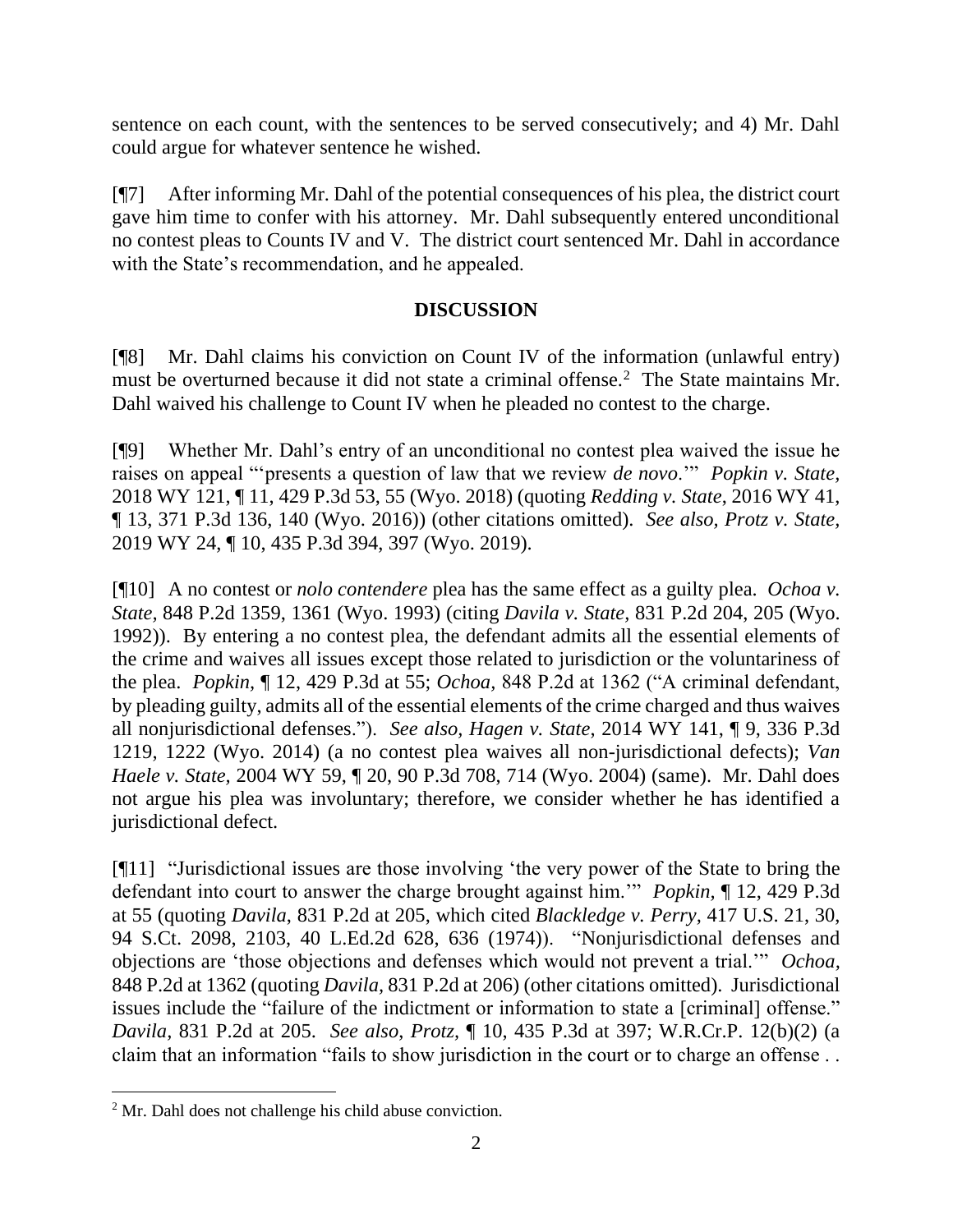. shall be noticed by the court at any time during the pendency of the proceedings"). *But see,* F.R.Cr.P. 12(b) ("A motion that the court lacks jurisdiction may be made at any time while the case is pending"; a motion to dismiss for failure of an indictment to state an offense must be raised pretrial "if the basis for the motion is then reasonably available and the motion can be determined without a trial on the merits"); *United States v. Cotton,* 535 U.S. 625, 629-31, 122 S.Ct. 1781, 1784-85, 152 L.Ed.2d 860 (2002) (a claim that the indictment or information does not state an offense is not jurisdictional).

[¶12] Mr. Dahl claims his no contest plea did not waive his challenge to Count IV. According to him, the district court did not have jurisdiction<sup>3</sup> over Count IV because it did not state a criminal offense against him for two reasons: 1) it referred to an incorrect statute number; and 2) the victim was not a household member as required for domestic battery, which is an element of unlawful entry.

## *1. Citation Error*

[¶13] Mr. Dahl claims the district court did not have jurisdiction over Count IV because it contained a citation error and, therefore, did not state a criminal offense under Wyoming law. Count IV stated:

> On or about October 8, 2018, in Park County, Wyoming, [Mr. Dahl] did commit unlawful entry into an occupied structure: to wit[,] did without authority, enter or remain in an occupied structure and commit domestic battery [against the victim] as defined in Wyoming Statute Annotated § 6-2-510, in violation of Wyoming Statute Annotated § 6-3-307, a felony, punishable by imprisonment for not more than ten (10) years, a fine of not more than ten thousand dollars (\$10,000.00), or both[,] contrary to the form of the Statute in such case made and provided, and against the peace and dignity of the State of Wyoming[.]

[¶14] Wyo. Stat. Ann. § 6-3-307 (LexisNexis 2019) states:

 (a) A person is guilty of unlawful entry into an occupied structure if, without authority, he enters or remains in an occupied structure and attempts to commit or commits battery as defined in W.S. 6-2-501 or domestic battery as defined in W.S. 6-2-511.

<sup>&</sup>lt;sup>3</sup> Mr. Dahl also briefly asserts his right to due process was violated because Count IV failed to state an offense against him. His due process claim is based upon the same argument as his jurisdictional claim; consequently, we will not separately discuss it.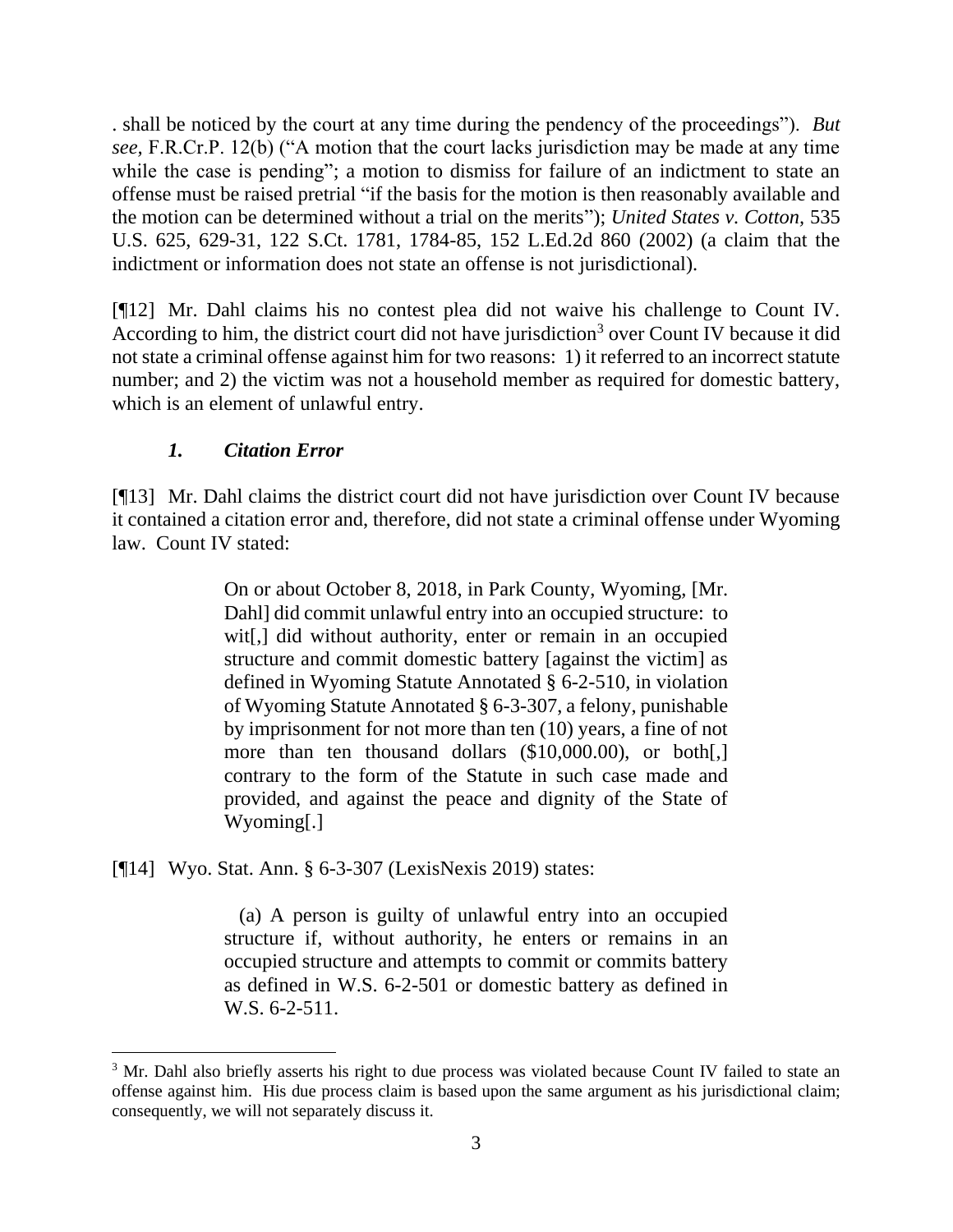(b) Unlawful entry into an occupied structure is a felony punishable by imprisonment for not more than ten (10) years, a fine of not more than ten thousand dollars (\$10,000.00), or both.

(c) As used in this section:

(i) "Occupied structure" means a structure, other than a vehicle, whether or not a person is actually present:

(A) Where any person lives; or

 (B) Which is used for overnight accommodation or overnight shelter of persons.

[¶15] Count IV improperly referred to Wyo. Stat. Ann. § 6-2-510 (LexisNexis 2017) instead of Wyo. Stat. Ann. § 6-2-511 (LexisNexis 2017). Sections 6-2-510 and 6-2-511 are related. Section 6-2-510 criminalizes domestic assault: "(a) A household member is guilty of domestic assault if, having the present ability to do so, he unlawfully attempts to cause bodily injury to another household member." Section 6-2-511 criminalizes domestic battery: "(a) A household member is guilty of domestic battery if he knowingly or recklessly causes bodily injury to another household member by use of physical force."

[¶16] Wyoming Rule of Criminal Procedure 3(c) addresses a citation error in an information:

> (c) *Harmless error*. – Error in the citation of a statute or its omission, or any other defect or imperfection, shall not be grounds for dismissal of the indictment, information or citation or for reversal of a conviction if the error or omission did not mislead the defendant to the defendant's prejudice. . . .

Under the plain terms of Rule 3(c), an error in a citation of a statute will not affect the validity of an information unless it misled the defendant to his prejudice.

[¶17] Mr. Dahl does not argue he was misled, and the record confirms the citation error was not misleading. The information contained the correct statutory language, i.e., "domestic battery"; it just contained the wrong statute number. This certainly should not have misled Mr. Dahl as the statute he was charged under, § 6-3-307, contained the correct statute number. In addition, a comparison of § 6-2-510 and § 6-2-511 clearly shows the latter applies to Mr. Dahl's case. The difference between domestic assault (§ 6-2-510) and domestic battery (§ 6-2-511) is that assault punishes an attempt to cause bodily injury to a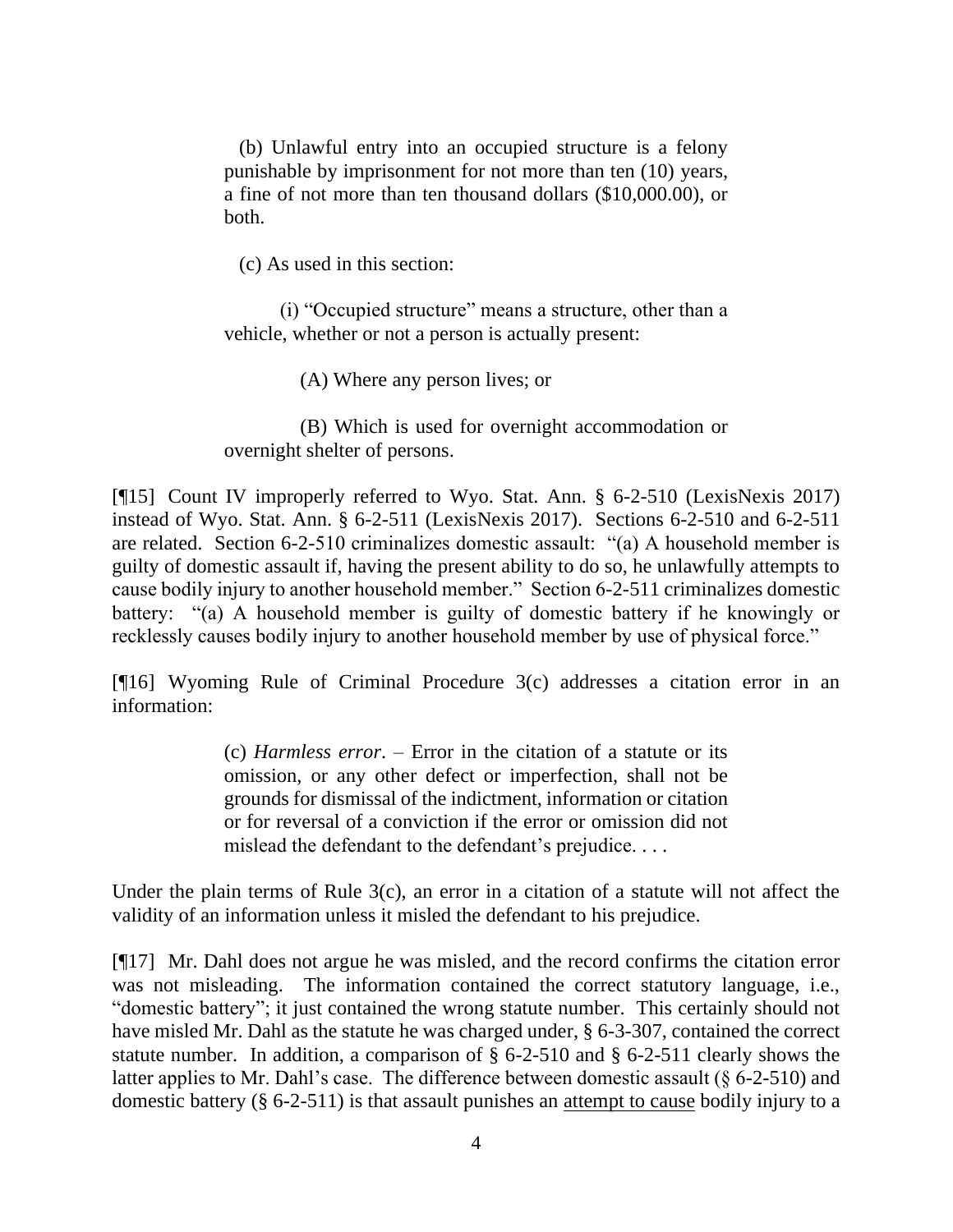household member, while battery punishes knowingly or recklessly causing bodily injury to a household member. The affidavit of probable cause, which was incorporated into the information, did not allege Mr. Dahl attempted to cause bodily injury to the victim; it alleged he injured the victim's head and left arm. *See generally*, *Breazeale v. State,* 2011 WY 10,  $\P$  26-29, 245 P.3d 834, 842 (Wyo. 2011) (the district court was not deprived of jurisdiction when the circuit court bound the defendant over using the wrong statute number because there was no indication the defendant was confused about the crime with which he was charged); *United States v. Kumar,* 617 F.3d. 612, 622 (2d Cir. 2010) (under former F.R.Cr.P. 7(c)(3) (now F.R.Cr.P 7(c)(2)), which is similar to W.R.Cr.P. 3(c), the citation to a statute number in an indictment is not part of the charged offense, and citation to the wrong statute is not a jurisdictional defect); *Morland v. United States,* 193 F.2d 297,  $298$  (10<sup>th</sup> Cir. 1951) (omission of a proper citation does not render an indictment void or deprive the trial court of jurisdiction). The citation error did not deprive the district court of jurisdiction over Count IV.

# *2. Household Member*

[¶18] Mr. Dahl claims Count IV does not state an offense because the victim did not qualify as a household member under the domestic battery statute. Section  $6-2-511(d)(ii)$ adopts the definition of "[h]ousehold member" from Wyo. Stat. Ann. § 35-21-102 (LexisNexis 2017). For our purposes, "household member" includes "[p]arents and their adult children." Section 35-21-102(a)(iv)(E).

[¶19] Mr. Dahl argues the victim was a minor at the time of the offense and, therefore, could not qualify as a household member by being an "adult child." The affidavit of probable cause stated the victim was born in 2002, but the month and day were omitted. Mr. Dahl's presentence investigation report stated the victim was seventeen years old on June 4, 2019, meaning he would have turned sixteen before the date of the offense. Mr. Dahl conceded on rebuttal oral argument that the victim was sixteen at the time of the offense.

[¶20] The age of majority under Wyoming law is eighteen. Wyo. Stat. Ann. § 14-1-101 (LexisNexis 2019). However, § 35-21-102 does not define an "adult child" as one who is not a minor. Instead, "[a]dult" is defined within the same statute as a person who is 16 years of age or older, or legally married. Section 35-21-102(a)(i). For the reasons set forth below, we need not decide which statute sets the age of an "adult child" for domestic battery/unlawful entry. By pleading no contest Mr. Dahl waived any claim that Count IV did not state an offense because the victim did not fit the statutory age requirements.

[¶21] Our decision in *Popkin* provides guidance as to whether Mr. Dahl waived his claim that Count IV failed to state a criminal offense. Dr. Popkin was a psychologist, and he had sexual intercourse with two of his patients. *Popkin,* ¶¶ 3-4, 429 P.3d at 54. The State charged him with multiple counts of second-degree sexual assault for inflicting sexual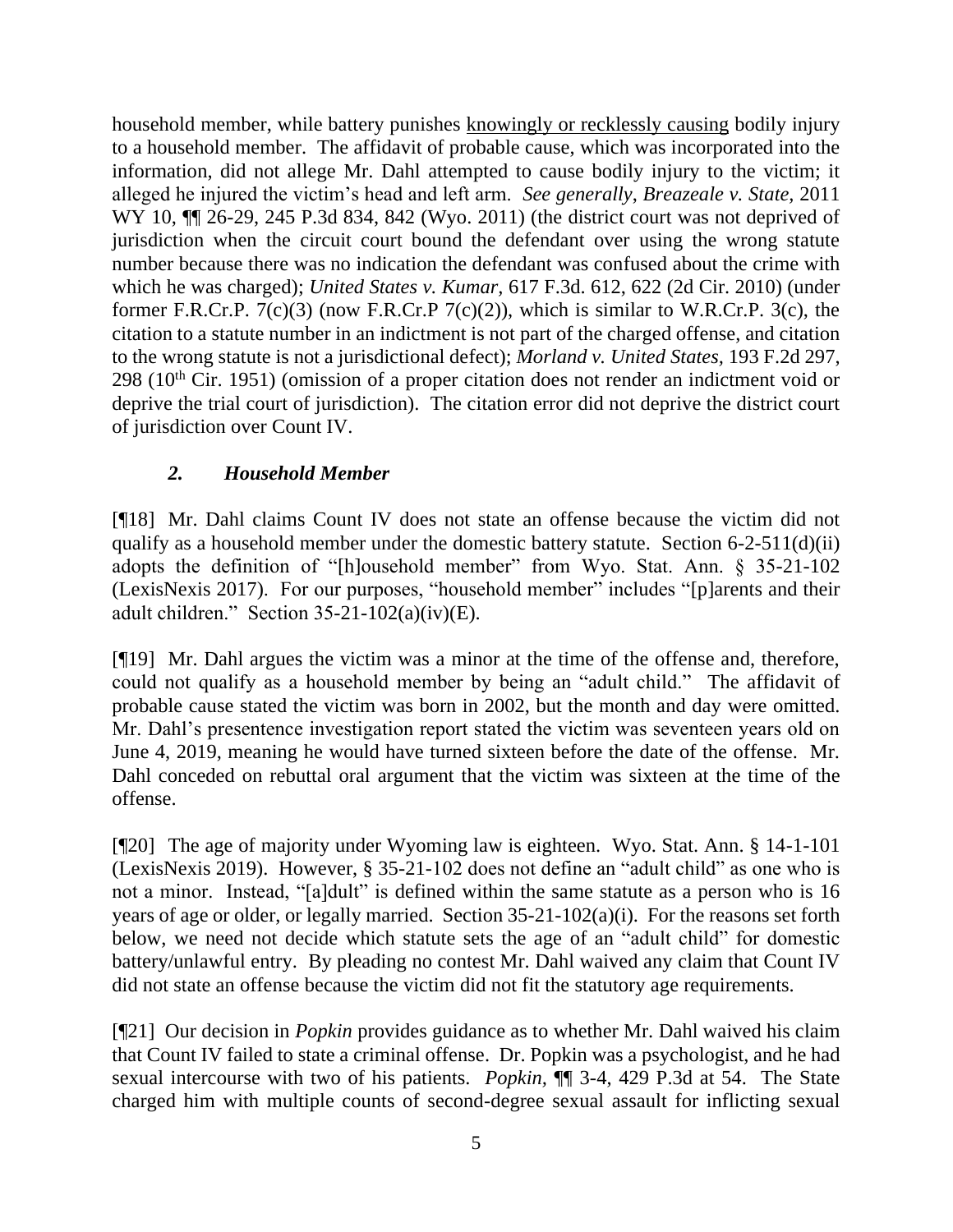intrusion on his victims while he was in a position of authority. *Id.* He pleaded no contest to two of the charges. *Id.,* ¶ 5, 429 P.3d at 54.

[¶22] In his subsequent appeal, Dr. Popkin claimed the information failed to state criminal offenses against him because he was not in a position of authority over his victims. *Id.,* ¶¶ 8-10, 429 P.3d at 55. In essence, he maintained the district court did not have jurisdiction over the charges. We concluded he had waived his claim.

> The question of "whether or not there is sufficient evidence an accused is in a 'position of authority' ... is a mixed question of law and fact." Whether Wyo. Stat. Ann. § 6-2-  $303(a)(vi)$  should be interpreted to include a psychologist as a person in a position of authority is a question of law that Dr. Popkin could have raised before the district court in, for example, a motion to dismiss the charges against him. Instead, he entered pleas of no contest to the charges. Whether Dr. Popkin was actually "in a position of authority over the victim[s] and use[d] this position of authority to cause the victim[s] to submit" is a question of fact that Dr. Popkin could have argued to a jury. Instead, he waived his right to a jury trial when he pled no contest to the charges against him.

> In this mixed question of law and fact, the legal portion was one to be decided by the district court. The factual portion was one to be decided by a jury. Neither portion prevented the State from bringing Dr. Popkin into court to answer the charges against him. Accordingly, the issue presented by Dr. Popkin in this appeal is not jurisdictional in nature. In *Ochoa*, 848 P.2d at 1362, we cited a case, *Stokes v. State,* 738 P.2d 1364, 1366 (Okla. Crim. App. 1987), in which the Oklahoma Court of Criminal Appeals "held that when a criminal defendant pleads guilty to the crime charged and subsequently attempts to challenge the 'propriety of the charge as applied to the facts in her case,' then that type of challenge is nonjurisdictional." Here, we similarly conclude that Dr. Popkin's assertion that the facts alleged in his case do not constitute a crime is also nonjurisdictional.

*Id.*, **[14.** 13-14, 429 P.3d at 55-56 (some citations omitted).

[¶23] The same rationale applies here. On its face, Count IV of the information properly stated a charge of unlawful entry against Mr. Dahl. The question of whether the victim was an "adult child," and therefore a "household member" for purposes of the domestic